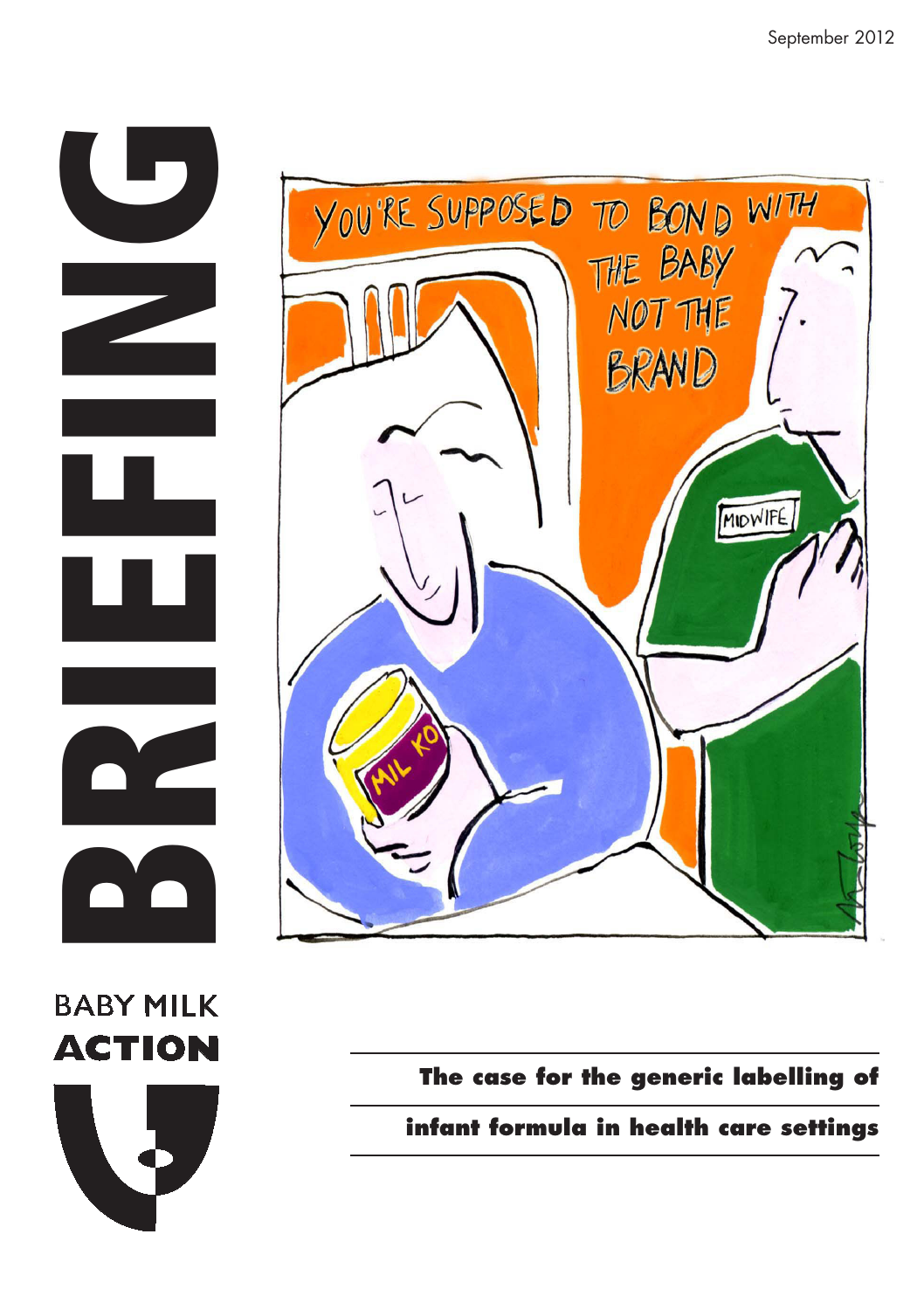## 1 **Introduction**

2 This report looks at the case for providing infant formula in packaging with generic labels, the 3 implications of doing so and possible mechanisms for providing generically packaged formula in 4 | health care settings.

5 Infant formula has been described is a semi-medicinal food or 'nutritional medicine' which 6 should only be used on the advice (and ideally under the supervision) of health workers."<sup>1</sup>

 $7$  It is a processed food, based on cow's milk or sova, intended for use when babies are not 8 breastfed by their mothers and do not otherwise have access to breastmilk (from a donor milk 9 bank, for example).

- 10 Breastmilk substitutes are unlike other foods in that they are the sole source of nutrition during 11 a critical period of rapid growth and development.
- 12 Processed formulas can only ever be an imperfect approximation of human breastmilk which is  $13$  a living substance that changes as the baby grows. A mother's breastmilk contains antibodies
- 14 and other protective factors that are tailored to her baby's needs. It impossible to mimic a  $15$  mother's breastmilk, which is delivered to her baby in a uniquely safe way. In every stage of the
- 16 manufacture, storage and delivery of formulas, there are countless opportunities for
- 17 contamination, human error and corruption.
- 18 | In addition to these problems, minor modifications and omissions in the ingredients used in 19 these products can have major effects on infant health*. The Report of the Scientific Committee on*  20 *Food on the Revision of Essential Requirements of Infant Formulae and Follow-on Formulae* **<sup>2</sup>** 21 | identified some of problems that have occurred with the introduction of modified infant 22 formulae. Examples included reduced protein availability with impairment of growth; trace 23 element deficiency with severe clinical disease; chloride deficiency with long-term neurological 24 damage and thiamine deficiency with severe clinical disease, including neurological damage and <br>25 several cases of infant death several cases of infant death
- 26 Breastmilk substitutes may be required when a child is orphaned, the mother is incapacitated or 27 drugs are contraindicated (though expert pharmacists should be consulted as breastfeeding is 28 possible with many drugs, even when the standard information indicates otherwise as a routine 29  $\vert$  recommendation - contact the Drugs in Breastmilk Helpline).
- 30 In the UK, a large proportion of mothers use formula with no medical need. Indeed, the  $31$  preliminary results from the Infant Feeding Survey 2010 show that nearly a fifth (19%) of 32 babies in the UK are never breastfed. The last full published survey (2005) found that the 33 | number of babies breastfed exclusively until 6 months, as recommended by the Departments of  $34$  Health and the World Health Organisation, is insignificant; only 21% of babies are still being 35 exclusively breastfed at 6 WEEKS of age in the UK.
- 36 Mothers (and carers when the mothers are absent) who are unable or unwilling to breastfeed 37 and do not have access to breastmilk by other means will require access to breastmilk
- 38 Substitutes (infant formula) when in hospital with their babies.
- 39

1 *Infant formula and related trade issues in the context of the international code of marketing of breast-milk substitutes, health implications of direct advertising of infant formula. www.who.int/nutrition/.../infant\_formula\_trade\_issues\_eng.pdf*

 $<sup>2</sup>$  Report of the Scientific Committee on Food on the Revision of Essential Requirements of Infant Formulae and</sup> Follow-on Formulae SCF/CS/NUT/IF/65 Final 18 May 2003